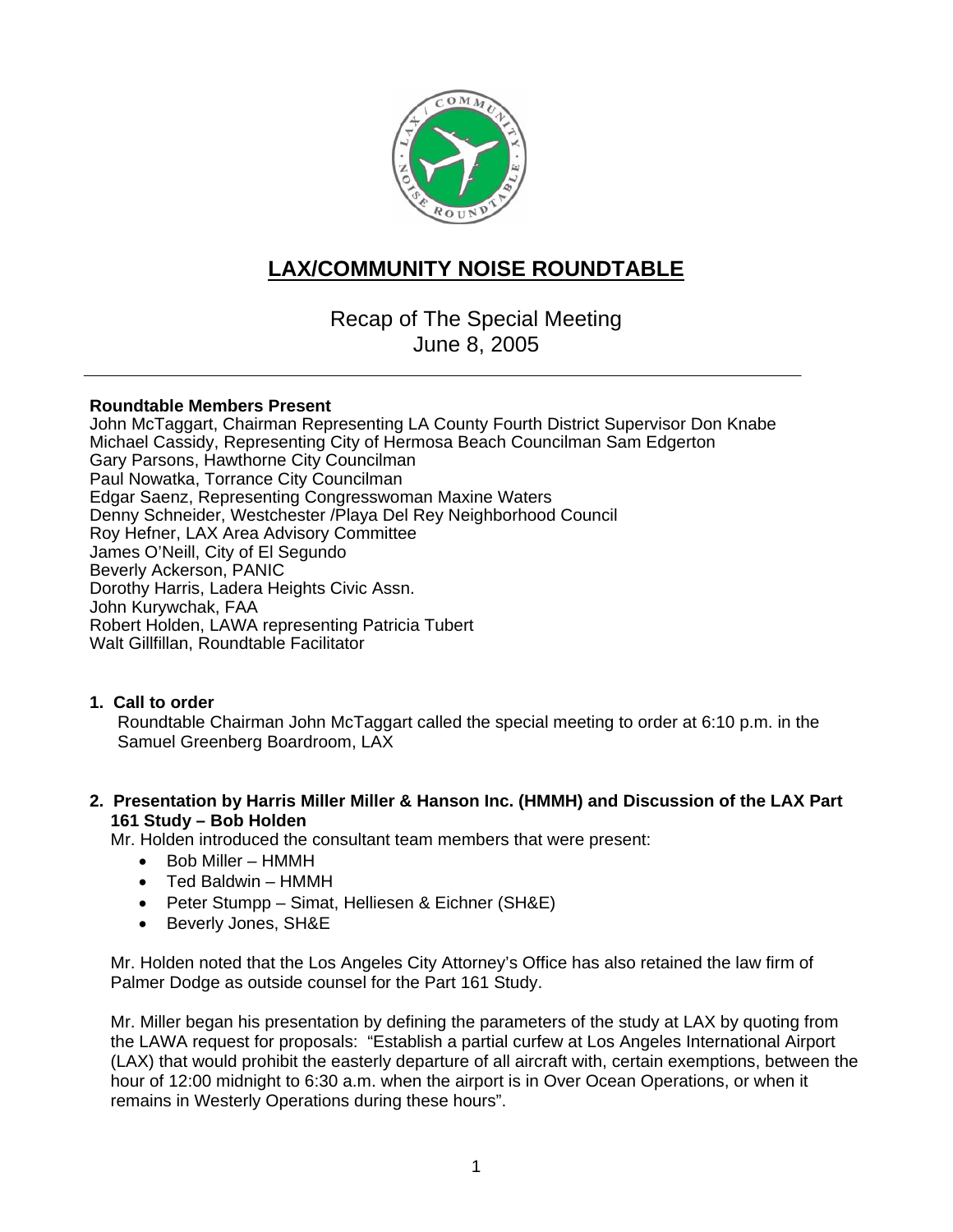Mr. Miller used a power point presentation to outline his points. The details of this presentation will be posted on the project web site. The following are the topic areas covered by Mr. Miller:

- Presentation agenda
- Team roles
- HMMH and SH&E experience
- Team support from other consultants
- Recent experience with a successful effort at Naples Florida
- A illustration of the problem with CNEL and single event metrics
- Related issues
- Outline of the Part 161 process
- Part 161 insights
- Project tasks
- Public outreach
- LAX/Community Noise Roundtable

Mr. Ted Baldwin discussed the implications of the recent Federal Appeals Court decision regarding Naples Airport's litigation with the FAA which overturned the FAA's determination that Naples' approved Part 161 Study was in violation of their grant assurances as being unreasonable and discriminatory.

The following statements or questions were made during the presentation. Responses to questions will be dependent on the information gathered in the study. Because of this, responses are not noted in this recap:

- The study should identify all of the reasons use to justify taking off to the east during Over Ocean Operations
- Why don't the hours of Over Ocean Operations begin earlier?
- Will the historical LAX noise complaint record be useful in supporting consideration of noise impacts outside of the 65 CNEL noise contour?
- There was a recent article in the Los Angeles Times regarding the night time wind patterns
- Will the public outreach program be more than information presentation? Will ideas from the community be incorporated in the study?
- The lack of land use zoning restrictions will be important
- How will the Part 161 Study incorporate the LAX Master Plan?
- How will the Part 161 Study incorporate the 1984 LAX Part 150 Study results?
- How many Part 161 successes and failures have there been?
- The hours in which the Over Ocean Operations can be used may be shortened as the demand increases in the future.
- All interested groups should be included in the public outreach program
- Will the PV Peninsula be included in the impact areas?
- Will low frequency noise be considered?

#### **3. Roundtable Member Discussion**

Mr. Holden noted that the FAA Record of Determination (ROD) for the LAX Master Plan was now available. The FAA has provided the Roundtable with a copy, both paper and digital, of the ROD. In response to a question regarding the use of the outboard runways at night, Mr. Holden noted that provisions for that use was contained in the LAX preferential runway use policy.

Councilman Parsons from the City of Hawthorne noted that his City Council was considering the approval of 200 new houses off the eastern end of the Hawthorne Airport runway, an action that he was opposed to.

Mr. Gillfillan noted that the changes suggested by the Roundtable have been summarized and will be circulated for Roundtable approval at the July meeting. Once approved, a chronological summary of the tasks will be prepared as requested, together with a listing that notes the lead agency for each task.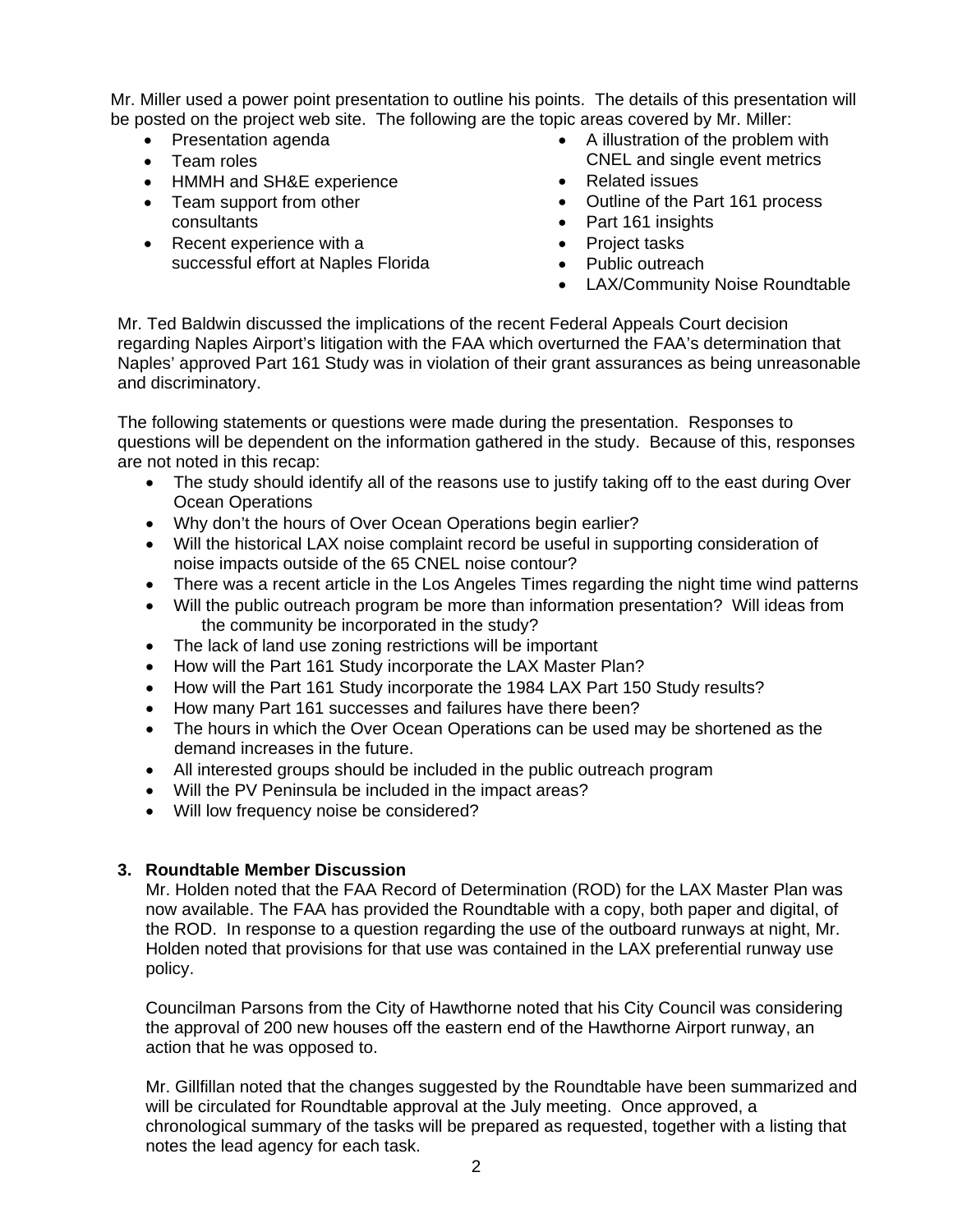**4. Comments from the Public**  None

#### **5. Adjournment**

The next regular meeting of the Roundtable will be convened at 7:00 p.m. on July 13, 2005 in the Samuel Greenberg Boardroom, LAX.

There will be no meeting of the Flight Track Data Subcommittee on August 10<sup>th</sup>. All members of the Roundtable are invited to attend the LAX Master Plan Stakeholders Forum on August 10<sup>th</sup> at Loyola Marymount University at 6:00 p.m.

The meeting was adjourned at 7:45 p.m.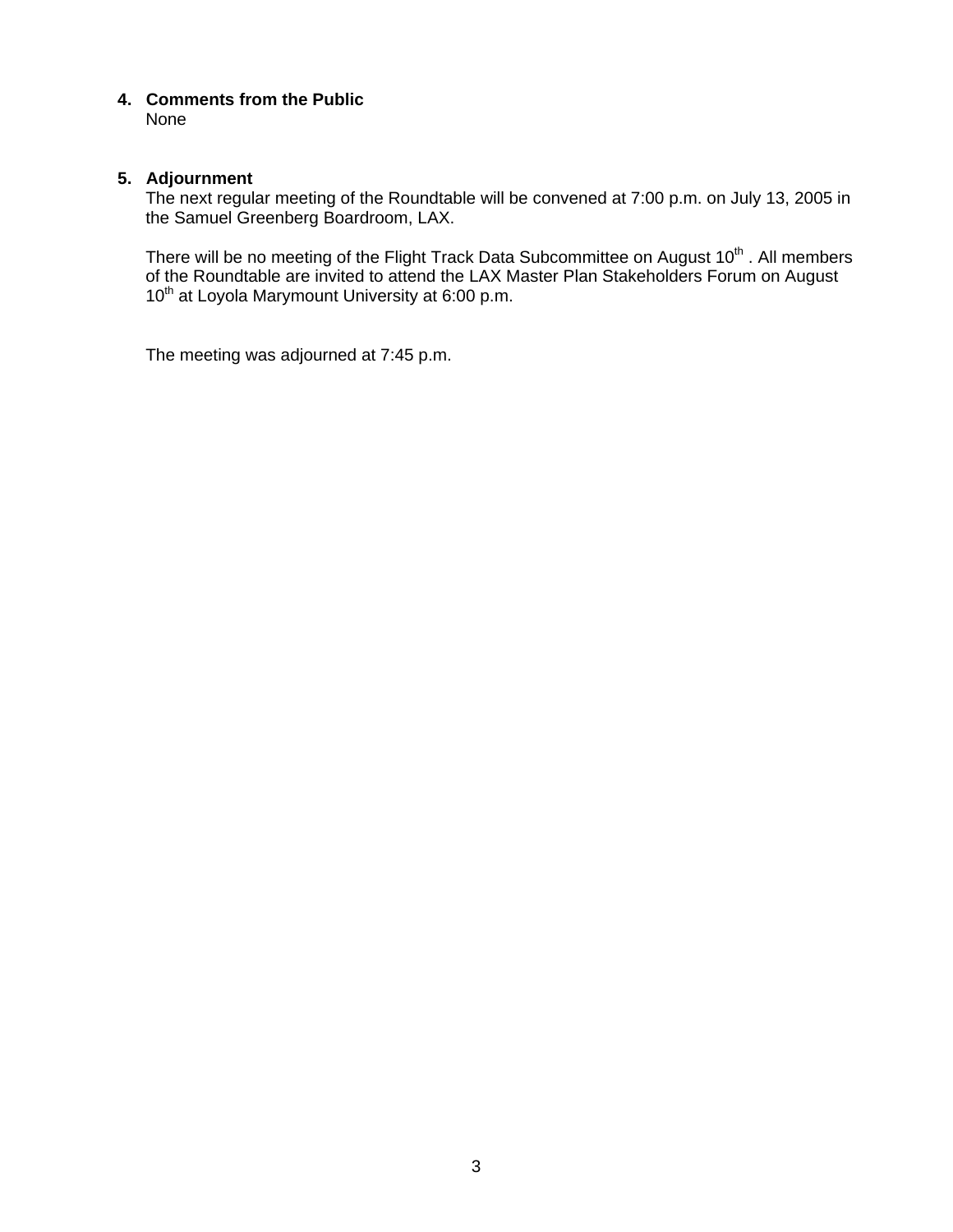# ATTACHMENT A

### Modifications To The Work Program Directed By The LAX Roundtable May 11, 2005

| <b>DESCRIPTION OF NOISE ISSUE</b>                                                                                                              | <b>MODIFICATION DIRECTED BY THE ROUNDTABLE</b>                                                                                                                                            |
|------------------------------------------------------------------------------------------------------------------------------------------------|-------------------------------------------------------------------------------------------------------------------------------------------------------------------------------------------|
| I.1 Honor the use of the night Over<br>Ocean Operations procedure                                                                              | a. Combine with I.2<br>b. Include the review of existing noise abatement rules<br>evaluation                                                                                              |
| I.3 Arrivals to the north runways<br>extend eastward during certain time<br>periods cause low over flights                                     | a. List the five actions included in the 9/11/02 letter to the<br><b>FAA</b>                                                                                                              |
| II.1 Early turns by aircraft departing<br>Runways 24; Aircraft departing<br>Runways 24 should be at a higher<br>altitude over populated areas  | a. Change "Runways 24" to Runway 6-24<br>b. Add "missed approach turns" to description of issue<br>Update Current Status for the Stakeholders meeting<br>C.                               |
| II.2 Low frequency noise events                                                                                                                | a. Move to V. Continuing and Follow-up Efforts on Work<br>Items<br>b. Add reference to the new noise monitoring system<br>Reference new noise metric work by FICAN<br>C.                  |
| III.1 Over flight by aircraft executing a<br>missed approach                                                                                   | Move to VI. Completed Work<br>а.<br>b. Add existing procedure to Current Status                                                                                                           |
| III.2 Need formalization of noise<br>mitigation efforts; FAA in the<br>Roundtable process                                                      | a. Add to the agenda for November 2005 meeting<br>b. Write a letter to Wm. Withycombe, Administrator<br>Western-Pacific Region, FAA                                                       |
| III.3 Take full advantage of the unique<br>opportunity afforded by the ocean for<br>over-water routings; Over flight by<br>turbo-prop aircraft | a. Add turbo-jet aircraft to the Description                                                                                                                                              |
| III.4 The use of the loop route with low<br>flights back over the coast                                                                        | a. Revise the Current Status to indicate that the new KWYET<br>procedure is work in progress                                                                                              |
| III.5 The BASET TWO arrival<br>procedure puts arrivals to Runways 06<br>and 07 over Hermosa Beach                                              | a. Move to VI - Completed Work Items.<br>Revise the Current Status to indicate that the<br>b.<br>published procedure provides for a minimum<br>coastline crossing altitude of 6,000 feet. |
| III.6 Jet departures from LGB flying<br>over the South Bay Communities                                                                         | a. Move to VI - Completed Work Items                                                                                                                                                      |
| IV.1 Obtain information about the<br>FAA, Part 161 - Notice and Approval<br>of Airport Noise and Access<br><b>Restrictions</b>                 | a. Combine with Work Item I.2                                                                                                                                                             |
| IV.3 Consider the addition of turbo-<br>prop aircraft to the Stage 4<br>deliberations                                                          | a. Move to VI - Completed Work Items                                                                                                                                                      |
| IV.6 Status report on the Part 161<br>update                                                                                                   | a. Combine with Work Item I.2                                                                                                                                                             |